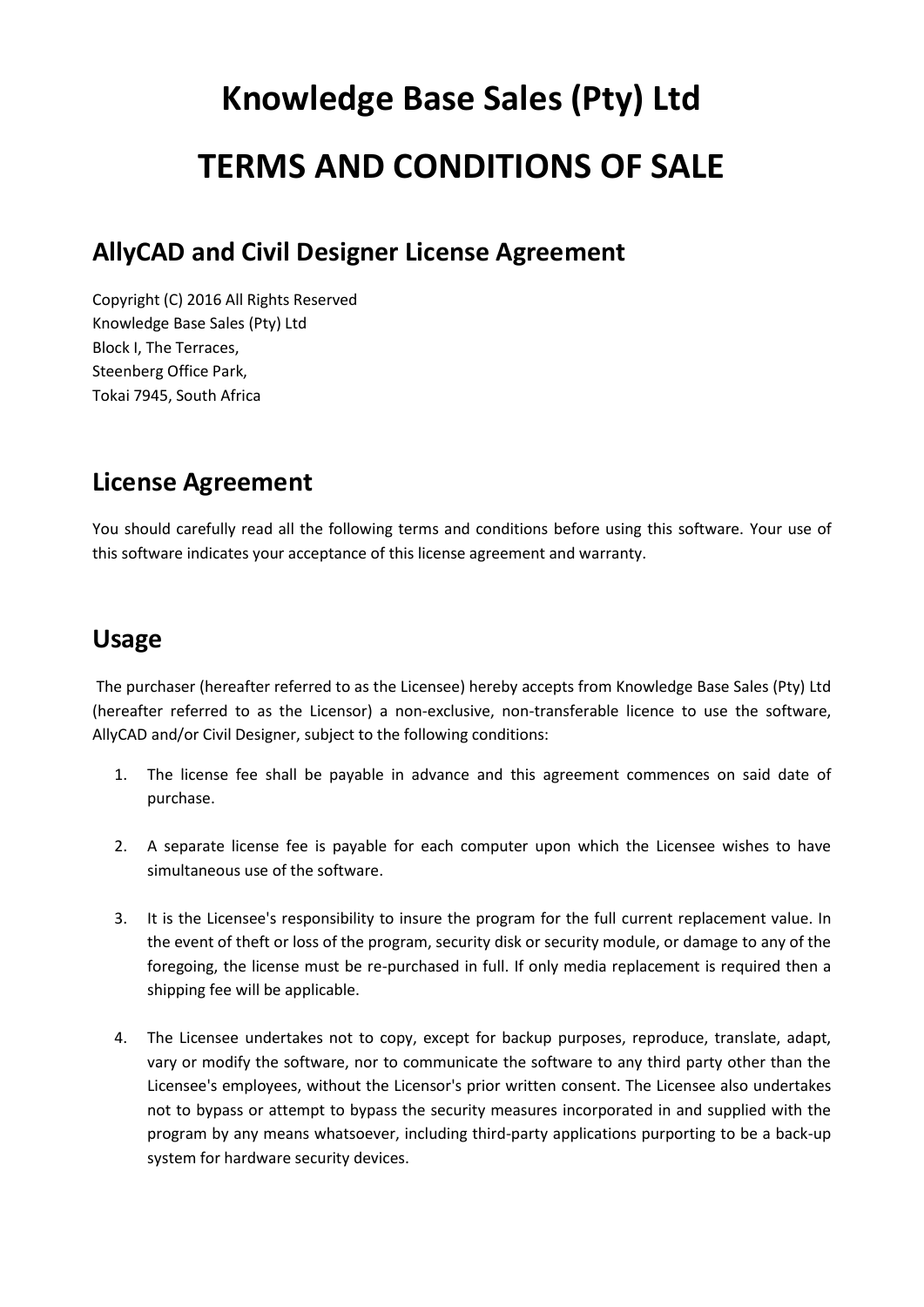- 5. The Licensee agrees that it shall not itself nor through any subsidiary, agent or third party sell, lease, license, sub-license or otherwise deal in the software.
- 6. The Licensee acknowledges that any and all of the intellectual property rights including trademark, trade name, copyright and all other rights used or embodied in or associated with the software remain the sole property of the Licensor and its principals.
- 7. The Licensee shall not question or dispute the ownership of any such rights at any time.
- 8. No warranty of any kind is expressed or implied with regard to the use or application of the software or its fitness for any particular purpose. The verification of all results and output is entirely the responsibility of the purchaser.
- 9. While every care has been taken in the preparation of the software program and its manuals, Knowledge Base Sales (Pty) Ltd, its employees and agents shall not be liable for any loss or damage (including in particular, consequential losses, loss of profits and penalties) suffered by the Licensee arising from any cause whatsoever in connection with the software program or the use thereof whether such loss or damage results from breach of contract (including a fundamental breach), negligence or any other cause and whether or not this contract is at any time cancelled by the Licensee.
- 10. Knowledge Base software is designed to operate on Microsoft Windows operating systems and it is the Licensee's responsibility to ensure a Windows partition is correctly installed on any computer or workstation which is set-up with an alternative operating system.

#### **Governing Law**

This agreement shall be governed by the laws of South Africa and International software laws.

### **Annual Subscription Contract**

The licensee agrees to enter into an Annual Subscription Contract with Knowledge Base Sales (Pty) Ltd on the software listed in the attached product schedule at the terms and conditions set out below:

- 1. Knowledge Base agrees to provide through its Call Centre (+27 21 7011850 or 0860 101 999) telephonic support to the licensee during the hours 08:00 to 17:00 (GMT + 02:00), Mondays through to Thursdays and during the hours 08:00 to 16:30 (GMT + 02:00) on Fridays during the period of this agreement. This excludes public holidays. Support includes the following:
	- a. Resolution of problems/faults in the licensed software.
	- b. On-going information on updates regarding new developments in the software.
- 2. Knowledge Base agrees to provide new releases of the licensed software at no extra charge as and when they become available, during the period of this agreement.